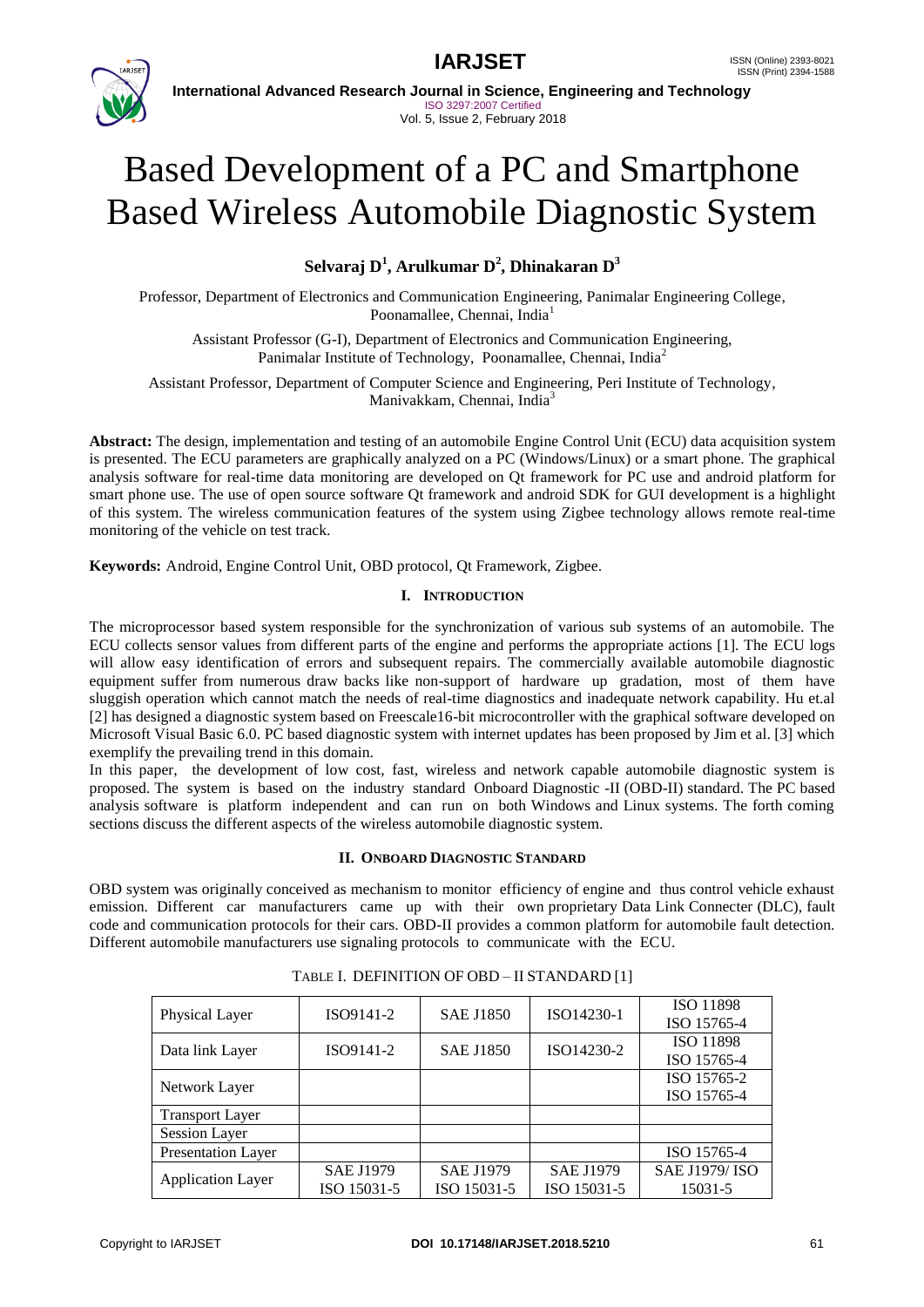

**International Advanced Research Journal in Science, Engineering and Technology**

ISO 3297:2007 Certified Vol. 5, Issue 2, February 2018

There are five widely used signaling protocols namely SAEJ1850 (PWM), SAEJ1850 (PVM), ISO14230 (KWP-2000), ISO9141 and ISO15765-4/SAEJ2480 (CAN). The OBD–II standard integrates these protocols at the application layer even though they are different at the physical and data link layer.

The OBD –II assigns a unique parameter ID (PID) to specific data request type. The user has to send the appropriate PID to the ECU using OBD –II to retrieve particular information and the ECU will respond with a sequence of bytes. The OBD-II standard groups the PID's into 9 modes each corresponding to different category of requests. For instance the mode 1 display current real time data such as the results of engine RPM sensor and mode 7 displays pending Diagnostic Trouble Codes (DTC). The diagnostic scan tools based on OBD-II send a message to the ECU to retrieve information. The footer contains a check sum field. The ECU responds to this request with a series of bytes. The response can either be bit encoded or simply value based bytes.

### **III.SYSTEM DESIGN**

The hardware and software design of the wireless automobile diagnostic system is presented in the upcoming paragraphs.

### *A. Hardware design and integration*

The automobile diagnostic system is built around the chip STN1110 [4]. The chip communicates with engine ECU through OBD-II protocol and returns requested vehicle parameters. The conversion of data from OBD II to serial format is also carried out by STN1110. A Zigbee module is directly connected to the serial bus of STN1110 to transfer the data wirelessly to the PC. The Bluetooth module provides connectivity to the PDA. At the receiver side, to interface the Zigbee module to the PC, a serial to USB converter built around FTDI23RL chip is used, as presently most laptops/PC's lack serial ports. The overall block diagram of the system hardware on the transmitter and receiver side is shown in the figures 1 and 2.



Fig.2 Block diagram of the system hardware – Receiver side

OBD-II compliant vehicles have a standardized diagnostic link connector (DLC) allowing a scan tools to be used on all vehicles. The DLC is placed under the dashboard. The vehicle-side hardware STN1110 connects to the DLC by means of an OBD -II to DB-9 cable[5]. To debug the connection errors, the board is provided with four indicator LED's which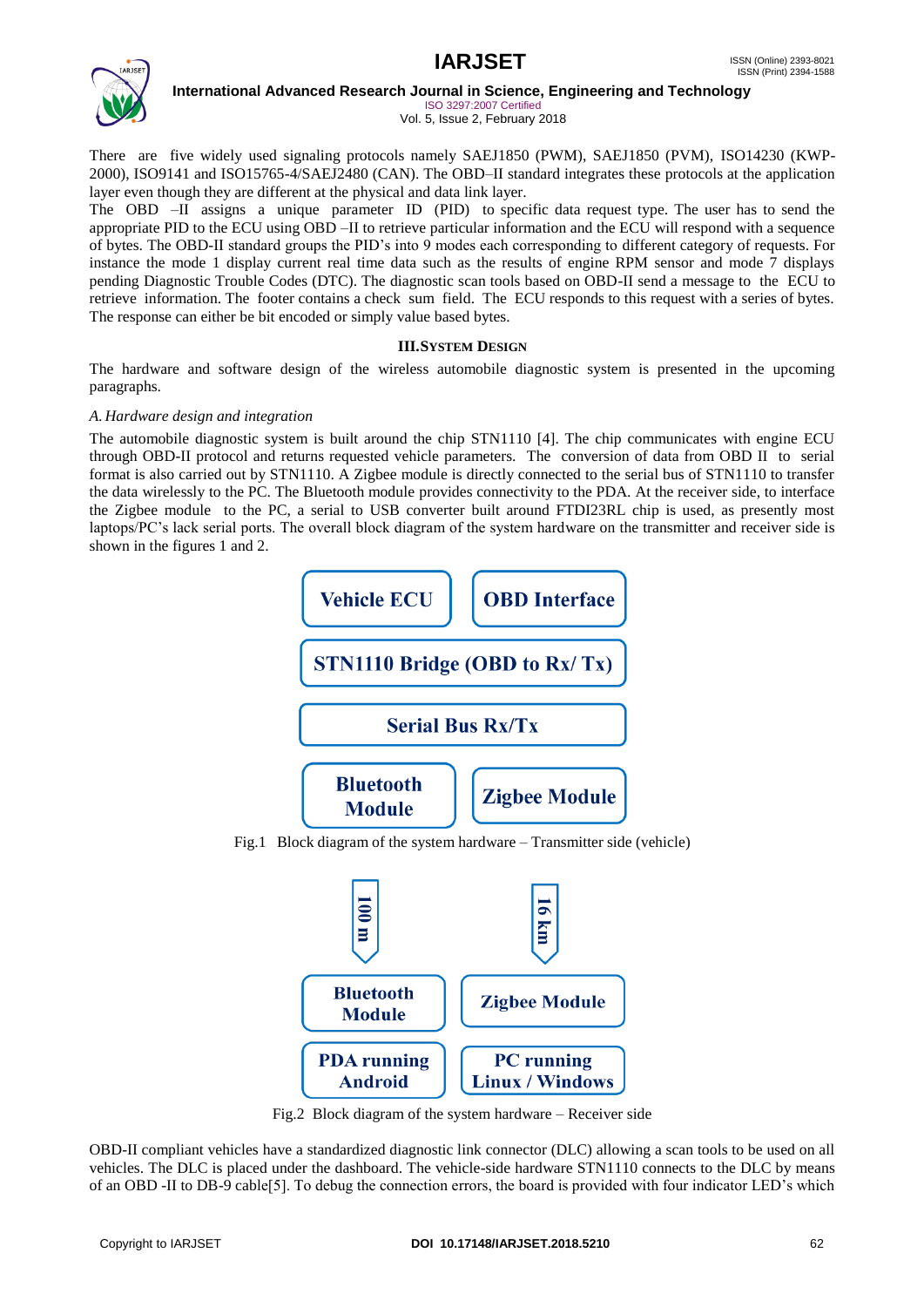

# **International Advanced Research Journal in Science, Engineering and Technology**

ISO 3297:2007 Certified Vol. 5, Issue 2, February 2018

indicate OBDRx, OBDTx, Rx and Tx. The Blue LINK Bluetooth Module [6] has built-in Voltage regulator and 3V3 to 5V level converter that can be easily interfaced with STN1110 OBD to UART board.

The Zigbee module used for the vehicle end and the PC end used was XBee OEM RF Module [8]. The module is compatible with the IEEE 802.15.4 (Zigbee). The Rx-Tx voltage levels of XBee module is 3V3. The Zigbee module can be configured Digi's X-CTU software utility [7]. The Transmitting end hardware assembly is shown in figure 3.



Fig.3 The Transmitting end hardware assembly: The OBD to UART board integrated with the zigbee module, Bluetooth module and USB to RS232 breakout module.

At the PC receiving side the XBee zigbee module receives data from the vehicle-side XBee zigbee module. The XBee module is connected to PC using XBee-Explorer board [8].

### *B. Software design*

The analysis software for the automobile diagnostic system has been developed for the PC/Laptop based operation and PDA/Smartphone based operation. The PC based analysis software was intended to be platform independent; the software development was hence carried out using Qt framework [9]. Android application has been developed to allow the analysis of ECU data in real-time on smart phones.[9].

The architecture of the PC based application software is shown in figure 4. The kernel accomplishes various tasks such as listening to OBD and collecting data from OBD. The GUI will look after the logic in how the user can use these functions. The GUI layer handles the display of acquired data in attractive way and GUI is rendered to screen. To display the graphs and dials QWT library (Qt widgets for technical applications) is used. For serial communication between software and STN1110 hardware QExtSerialPort library is used [10 -12].



Fig.4 Architecture of application software based on Qt

The real time monitoring of data from STN1110 is done using threading functionality of Qt. The serial communication requires to be run in its own thread; otherwise the GUI will hang by waiting the communication to finish first. Qt provides a useful class for threading, the QThread class. In order to implement threading the class must inherit the QThread class, and add run () method to derived class. Whenever the run () method is called, the thread will start running. Once this run () method is called, it simply create an instance of the derived class and executes start () method.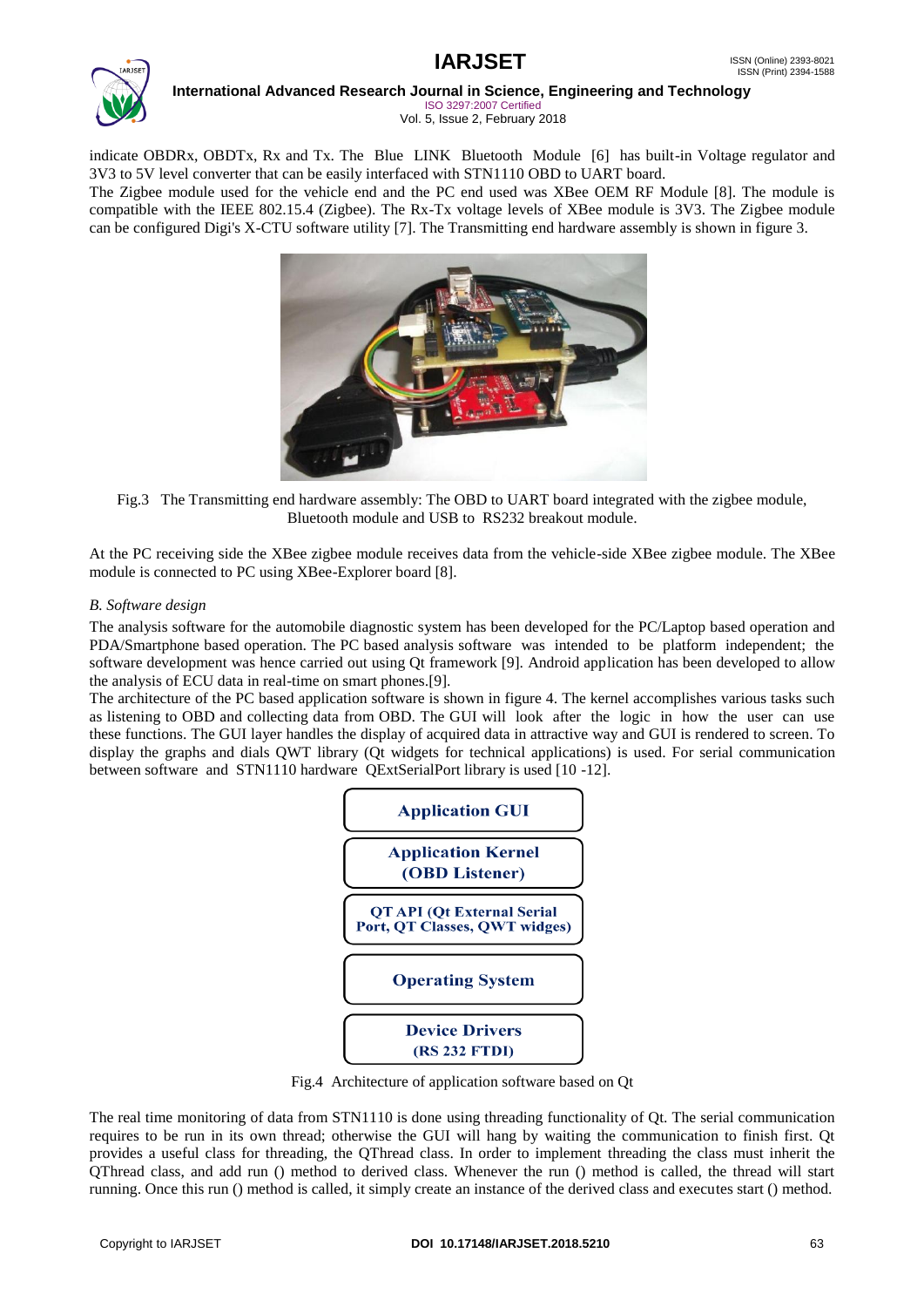

**International Advanced Research Journal in Science, Engineering and Technology**

ISO 3297:2007 Certified Vol. 5, Issue 2, February 2018

A SerialPortReader class is created to implement the real- time monitoring of sensor data from STN1110. SerialPortReader subclasses Qthread and implements the run () method for the continuous monitoring of sensors. Once off calls to the ECU do not require to run in their own thread, so these are just handled using a normal method. Every time the application is executed it begins monitoring sensors, by simply starting the SerialPortReader thread. Within the run of this, it loops around different sensor PIDs and communicates with the ECU in order to update each of these sensors values continuously. The sensors then emit signals as their values change so that slots get the updated value. QOBJECT macro along with Meta Object Compiler provides the signals and slot functionality in Qt. The signal is emitted during each reception of sensor value, and the run () method emits the signal. QWT library was used to implement the widgets in GUI. The dials, graphs are created by inheriting the QWT classes QWTPlot, QWTDial, etc [10]. All the widgets are created as separate objects, and they are arranged using QT class QHBoxLayout, QVBoxLayout. The different widgets are tabbed and displayed using QTabWidget class of Qt in the main event loop. The plots and dials are updated whenever the sensor value is changed. The slots provided on each plot and dials is connected to the corresponding signals using connect method. Each individual widget is separate object but thread is called and created once in the main event loop. The GUI contains two different tabs, Graphical view, and Cluster view[13].

The Android application running on the smart phone initially loads up the GUI. It then waits to establish a Bluetooth connection with the vehicle end hardware discussed earlier. Using the inflator menu the user can connect to any Bluetooth device that is already paired. After establishing the connection, the application can now acquire data from vehicle through Bluetooth data exchange. The values obtained from the STN1110 are displayed on graph using the a chart engine library. The GUI is coded in XML, the java based UI declarative language.

#### **IV. SYSTEM TESTING AND RESULTS**

This section presents the testing of the hardware units of system followed by testing of the completely integrated system. The hyper terminal and the OBD-II-UART will return the battery voltage. The OBD-II-UART has an autodetect feature that can determine which protocol should be used, this feature can be invoked by issuing the command 'ATSP0'. Once, the OBD-II-UART has detected the proper protocol, an 'OK' response seen in the terminal window. Once the OBD-II-UART has been configured for the proper OBD protocol we can start sending OBD commands to the

board. The OBD commands consist of hexadecimal codes written in ASCII. In the serial terminal, issue the command '0100' to determine the PIDs supported in mode 01.

#### *A.Vehicle end hardware connectivity testing*

This section describes the hardware vehicles end connectivity testing procedure with the ECU. Connect the DB9 OBD cable to the vehicle DLC and connect the bridge to DB9 STN1110. FTDI USB to connect the serial converter to the output of the 1110 STN bridge then connect the FTDI card to the USB port of the laptop. Open a serial terminal on the laptop. Configure the settings for the terminal to use the serial port to which the user is connecting the USB cable, the transmission settings must be configured for 9600 bps, 8 data bits, 1 stop bit, no parity. Make sure the OBDII-UART is connected to the vehicle with the OBDII cable. Then, to restart the OBD-II-UART card, enter the characters of the ATZ 'in the terminal and press Enter. This command will cause the OBD-II-UART board to restart. On the plate, LEDs flash and the start-up message is received in the terminal window. If the missing characters are visible, the serial port is not correctly configured. Check all settings and try again. Once the communication is established with the card, send the command to read the battery voltage "ATRV"

#### *B. Full system Testing*

The track testing of the fully integrated system was carried out on a Hyundai motors Santro car. The hardware is connected to the DLC through OBD to DB9 cable. On starting the cat a beep sound was heard and the OBD indicator was seen on the dash board. When the STN1110 board is initialized the OBDRx, OBTx, Rx, Tx LEDs blink for a while. Then the car was driven on an actual track .The complete hardware set



Fig.5. The complete hardware set up in the vehicle end for testing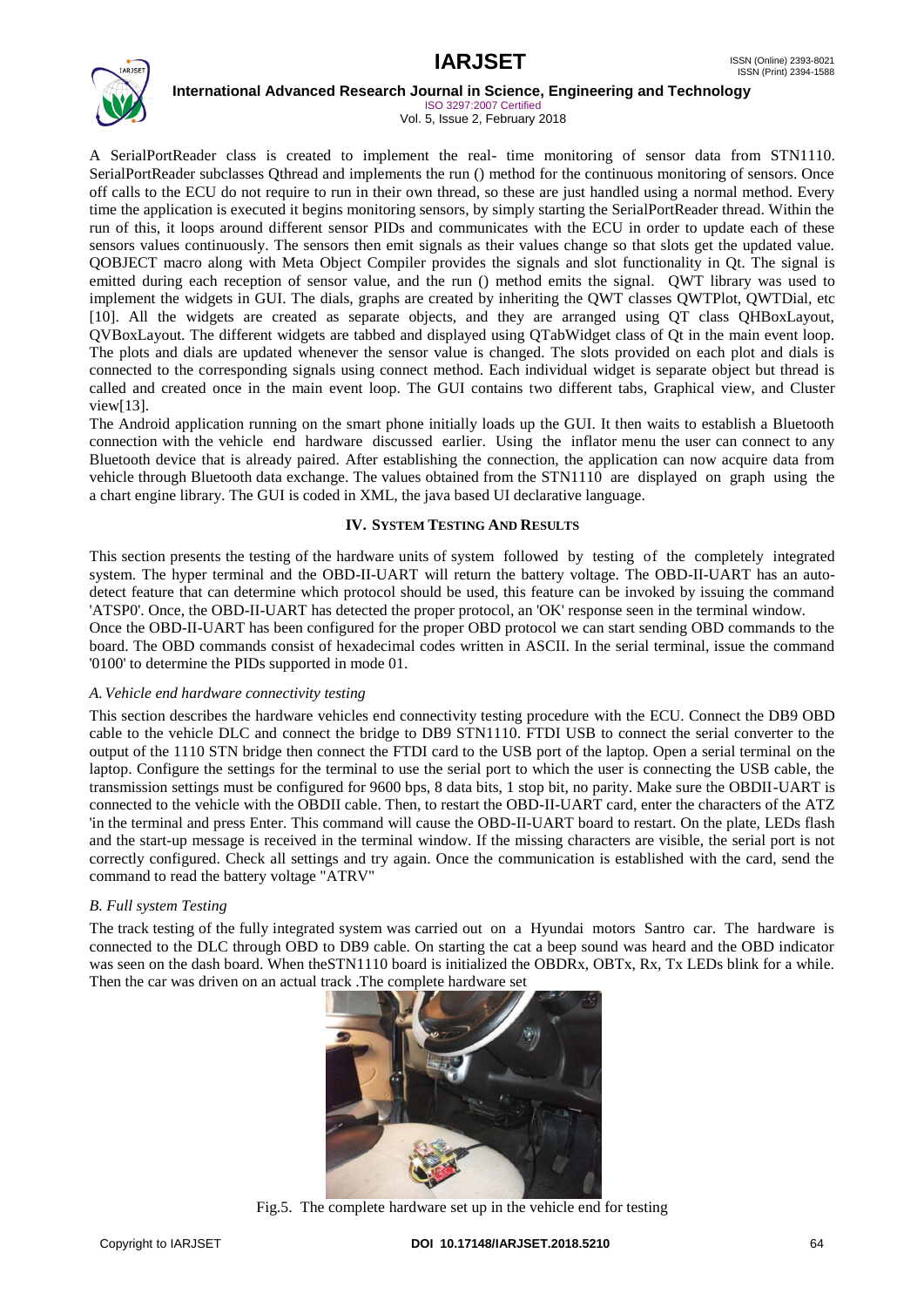



#### **International Advanced Research Journal in Science, Engineering and Technology** ISO 3297:2007 Certified

Vol. 5, Issue 2, February 2018



Fig.6. The PC end testing set up and screenshot of the GUI displaying data

The track testing of the android application for display the ECU data was carried out using, the android mobile phone (HTC Wildfire S, Android 2.3 Gingerbread). The mobile phone was placed within the Bluetooth range and Bluetooth connection was established between the vehicle end device and the mobile phone. The vehicle was driven on track and various parameters were observed graphically on the android app. The screenshot of the android phone app testing is shown in figure 7.



Fig.7. The Android app running on HTC Wildfire S phone (Android 2.3

Gingerbread) displaying real-time ECU data (Vehicle Speed, Engine RPM)

up in vehicle end during testing is shown in figure 5.The real time data acquired from the ECU by the hardware was sent to the laptop via the zigbee wireless ling and displayed on the GUI (Figure 6). The PC/laptop based analysis software was tested on Windows and Linux platform and data from ECU was displayed on the GUI

#### **V. CONCLUSION**

A wireless automobile diagnostic system was developed using commercial off-the-shelf components, the system is based on the industry standard OBD-II protocol. The system has wireless operation using Bluetooth and Zigbee technology, thus enabling real-time track testing of the vehicle. The PC based analysis software is platform independent and can run on both Windows and Linux systems. The Android application allows analysis of ECU data in real-time on smart phones. The test results indicate that diagnostic system can provide the actual working status of engine or vehicle in real time thus forming a valuable tool for vehicle maintenance and development of new vehicle models.

#### **REFERENCES**

- [1] California Air Resources Board —Technical status update and proposed revisions to malfunction and diagnostics system requirements application to 1994 and subsequent California passenger cars, light-duty trucks, and medium-duty vehicles-(OBDII)l. CARB Staff Report, 1991.
- [2] Hu Jie, —Developing PC-Based Automobile Diagnostic System Based on OBD Systeml, Power and Energy Engineering Conference (APPEEC ), 2010 Asia-Pacific, pp 1-5.
- [3] Jim Luyckx, Mohan Sethi, Mike Clancy. ― Completely integrateddiagnostic platform using industry standard PCs and internet update‖. SAE 2004-01-0674H.
- [4] STN1110 multiprotocol OBD to UART interpreter IC datasheet, http://www.scantool.net/scantool/downloads / 97/ stn1110-ds.pdf,accessed on April 4, 2013.
- [5] ELM 327 OBD to RS232 Interpreter data sheet, http://www.elmelectronics.com/dsheets.html accessed on April 4, 2013.
- [6] BlueLINK- Bluetooth Module datasheet, www.rhydolabz.com/documents /.../BlueLINK\_User\_Manual.pdf, accessed on April 4, 2013.

#### Copyright to IARJSET **DOI 10.17148/IARJSET.2018.5210** 65